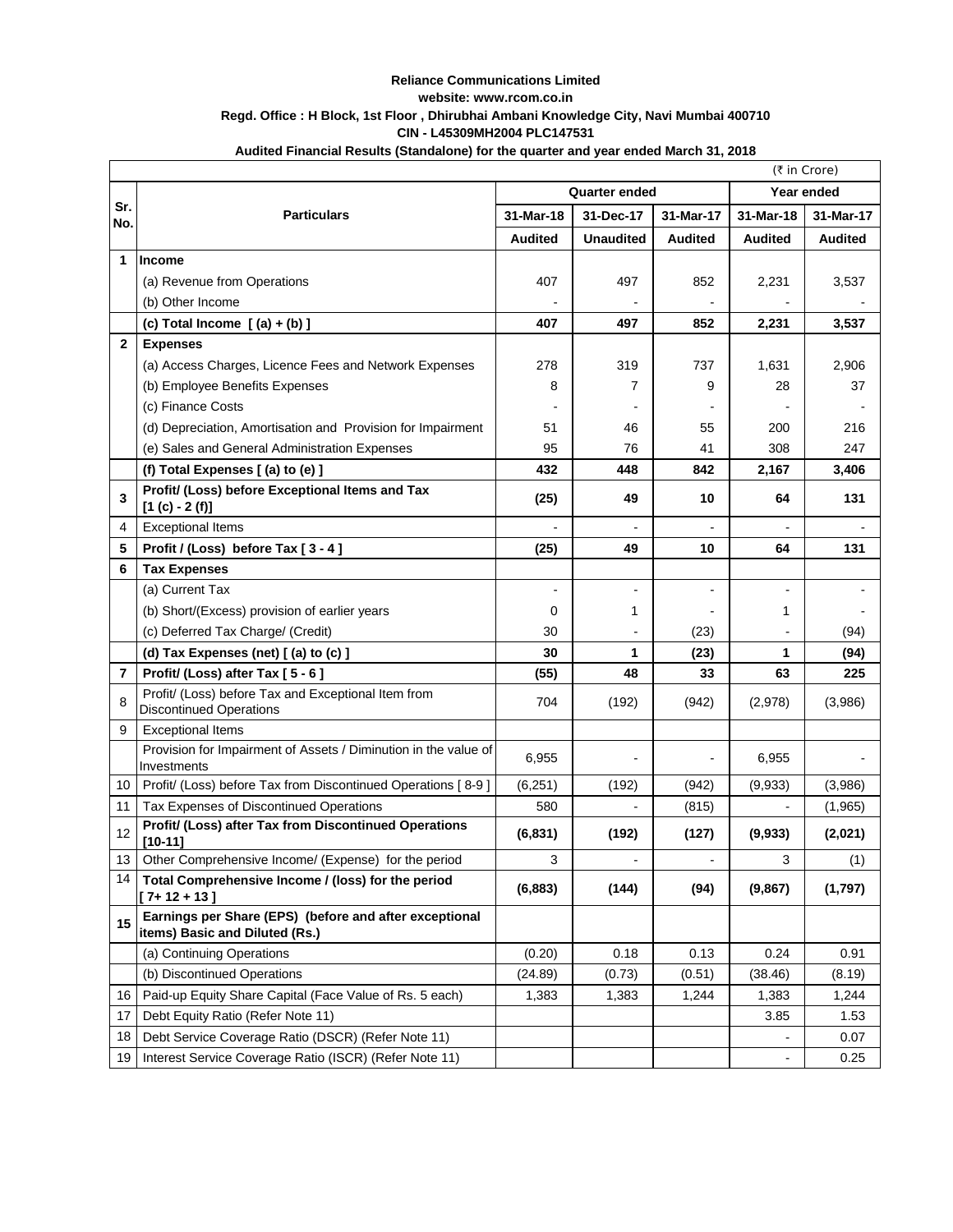|              | (₹ in Crore)<br><b>Standalone Statement of Assets and Liabilities</b> |                |                |  |  |  |  |
|--------------|-----------------------------------------------------------------------|----------------|----------------|--|--|--|--|
|              | <b>Particulars</b>                                                    |                | As at          |  |  |  |  |
|              |                                                                       |                | 31-Mar-17      |  |  |  |  |
|              |                                                                       | <b>Audited</b> | <b>Audited</b> |  |  |  |  |
| A            | <b>ASSETS</b>                                                         |                |                |  |  |  |  |
| 1            | <b>Non-Current Assets</b>                                             |                |                |  |  |  |  |
|              | (a) Property, Plant and Equipment                                     | 2,126          | 14,751         |  |  |  |  |
|              | (b) Capital Work in Progress                                          | 160            | 1,130          |  |  |  |  |
|              | (c) Intangible Assets                                                 | 104            | 13,797         |  |  |  |  |
|              | (d) Intangible Assets under development                               |                | 66             |  |  |  |  |
|              | (e) Investment in Subsidiaries and Associates                         | 13,559         | 17,090         |  |  |  |  |
|              | (f) Financial Assets                                                  |                |                |  |  |  |  |
|              | (i) Other Financial Assets                                            | 11             | 72             |  |  |  |  |
|              | (g) Income Tax Asset (net)                                            | 197            | 227            |  |  |  |  |
|              | (h) Deferred Tax Asset (net)                                          | 3,558          | 3,558          |  |  |  |  |
|              | (i) Other Non Current Assets                                          | 956            | 5,167          |  |  |  |  |
|              | <b>Sub-total Non-Current Assets</b>                                   | 20,671         | 55,858         |  |  |  |  |
| 2            | <b>Current Assets</b>                                                 |                |                |  |  |  |  |
|              | (a) Inventories                                                       | 64             | 108            |  |  |  |  |
|              | (b) Financial Assets                                                  |                |                |  |  |  |  |
|              | (i) Investments                                                       | 4,225          | 4,599          |  |  |  |  |
|              | (ii) Trade Receivables                                                | 1,672          | 1,636          |  |  |  |  |
|              |                                                                       |                |                |  |  |  |  |
|              | (iii) Cash and Cash Equivalents                                       | 147            | 455            |  |  |  |  |
|              | (iv) Bank Balances other than (iii) above                             | 54             | 188            |  |  |  |  |
|              | (v) Loans                                                             | 3,640          | 6,215          |  |  |  |  |
|              | (vi) Other Financial Assets                                           | 126            | 385            |  |  |  |  |
|              | (c) Other Current Assets                                              | 4,162          | 4,445          |  |  |  |  |
|              | (d) Assets Held for Sale                                              | 21,188         |                |  |  |  |  |
|              | <b>Sub-total - Current Assets</b>                                     | 35,278         | 18,031         |  |  |  |  |
|              | <b>Total Assets</b>                                                   | 55,949         | 73,889         |  |  |  |  |
| в            | <b>EQUITY AND LIABILITIES</b>                                         |                |                |  |  |  |  |
| 1            | <b>Equity</b>                                                         |                |                |  |  |  |  |
|              | (a) Equity Share Capital                                              | 1,383          | 1,244          |  |  |  |  |
|              | (b) Other Equity                                                      | 7,933          | 22,840         |  |  |  |  |
|              | <b>Total Equity</b>                                                   | 9,316          | 24,084         |  |  |  |  |
|              | <b>LIABILITIES</b>                                                    |                |                |  |  |  |  |
| $\mathbf{2}$ | <b>Non-Current Liabilities</b>                                        |                |                |  |  |  |  |
|              | (a) Financial Liabilities                                             |                |                |  |  |  |  |
|              | (i) Borrowings                                                        | 9,359          | 18,629         |  |  |  |  |
|              | (ii) Deferred Payment Liabilities                                     | ÷,             | 1,407          |  |  |  |  |
|              | (iii) Other Financial Liabilities                                     | $\overline{a}$ | 269            |  |  |  |  |
|              | (b) Other Non-Current Liabilities                                     | 83             | 87             |  |  |  |  |
|              | (c) Provisions                                                        | 18             | 31             |  |  |  |  |
|              | <b>Sub-total Non-Current Liabilities</b>                              | 9,460          | 20,423         |  |  |  |  |
| 3            | <b>Current Liabilities</b>                                            |                |                |  |  |  |  |
|              | (a) Financial Liabilities                                             |                |                |  |  |  |  |
|              |                                                                       |                |                |  |  |  |  |
|              | (i) Borrowings                                                        | 18,595         | 7,928          |  |  |  |  |
|              | (ii) Trade Payables                                                   | 3,110          | 2,435          |  |  |  |  |
|              | (iii) Other Financial Liabilities                                     | 9,257          | 17,131         |  |  |  |  |
|              | (b) Other Current Liabilities                                         | 850            | 666            |  |  |  |  |
|              | (c) Provisions                                                        | 1,219          | 1,222          |  |  |  |  |
|              | (d) Liabilities directly related to Assets held for Sale              | 4,142          |                |  |  |  |  |
|              | <b>Sub-total - Current Liabilities</b>                                | 37,173         | 29,382         |  |  |  |  |
|              | <b>Total Equity and Liabilities</b>                                   | 55,949         | 73,889         |  |  |  |  |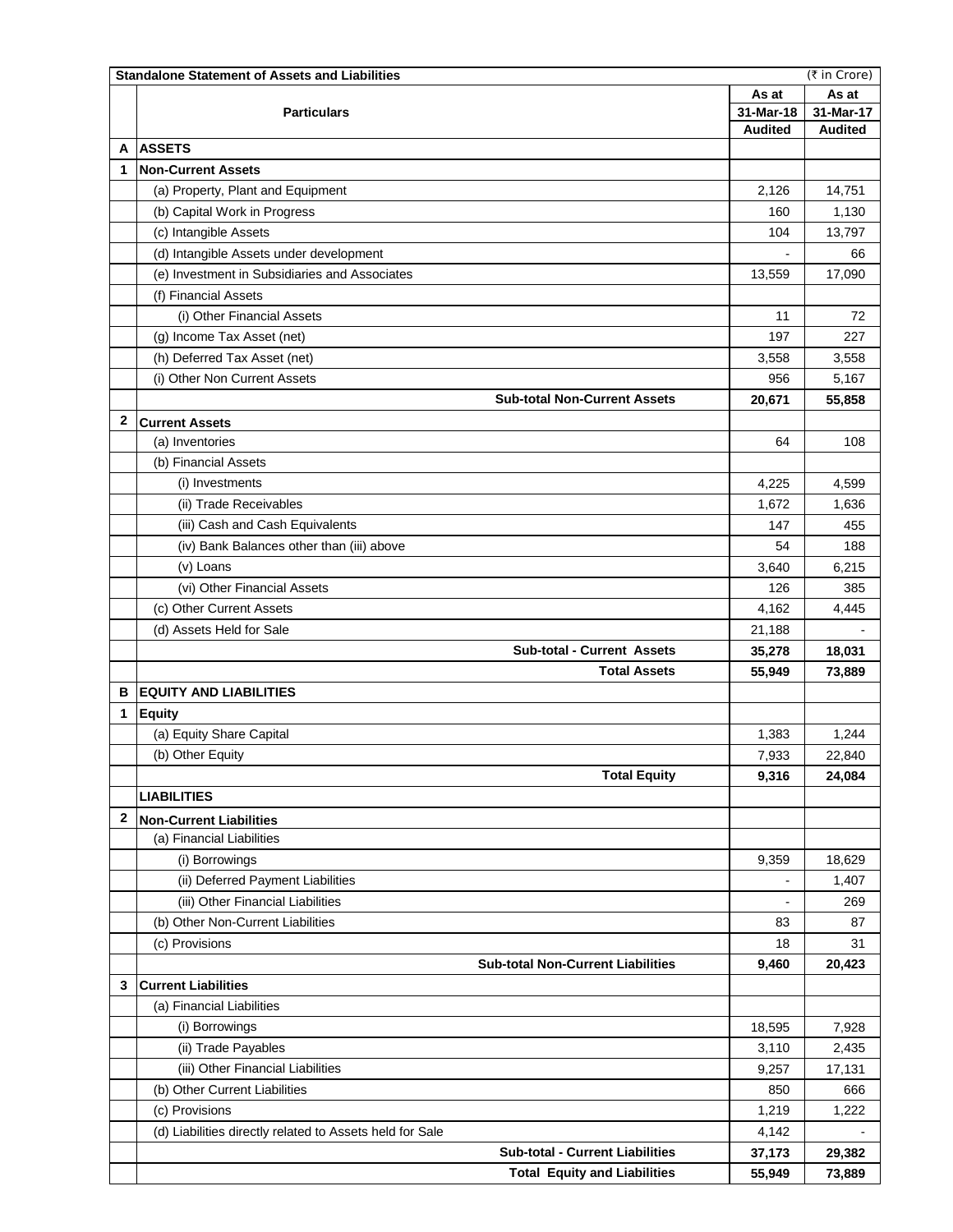## **Notes:**

- 1. Figures of the previous period have been regrouped and reclassified, wherever required.
- 2. Pursuant to the Schemes of Arrangement ("the Schemes") sanctioned by the Hon'ble High Court of Judicature at Bombay / Gujarat, variation on account of changes in exchange rates including amortisation of the balance in "Foreign Currency Monetary Item Translation Difference Account (FCMITDA)" and depreciation consequent to addition of exchange differences to the cost of capitalised assets aggregating to  $\bar{\xi}$  61 crore and  $\bar{\xi}$  448 crore during the quarter and year ended March 31, 2018 respectively, have been withdrawn from General Reserve. The Company has, in accordance with the said Schemes, adjusted additional depreciation and amortization of  $\bar{\tau}$  Nil and  $\bar{\tau}$ 280 crore, arising on fair value of the assets, for the quarter and year ended March 31, 2018 respectively by withdrawing an equivalent amount from General Reserve. Impairment charge to the extent of  $\bar{\tau}$  5,948 crore, arising on account of strategic transformation programme as a part of debt resolution plan consequent to the process of monetisation of the assets of the Company, as permitted under the said Schemes, has been adjusted by withdrawing an equivalent amount from the balance available in General Reserve and Reserve for Business Restructuring. The charge disclosed in the Financial Results is net of such withdrawal. These matters have been referred to by the Auditors in their Audit Report.
	- 3. The listed Redeemable Non Convertible Debentures (NCDs) of the Company aggregating to  $\bar{\tau}$ 3,750 crore as on March 31, 2018 are secured by way of first pari passu charge on the whole of the movable properties, plant and equipment and Capital Work in Progress, both present and future, including all insurance contracts relating thereto of the Borrower Group; comprising of the Company and its subsidiary companies namely; Reliance Telecom Limited (RTL), Reliance Infratel Limited (RITL) and Reliance Communications Infrastructure Limited (RCIL). Out of the above, in case of NCDs of  $\bar{\tau}$  750 crore, the Company has also assigned Telecom Licenses, by execution of Tripartite Agreement with Department of Telecommunications (DoT). The asset cover in case of these NCDs exceeds 100% of the principal amount of the said NCDs.

| Nature of Instruments                                         | 11.20% NCDs                     | 11.25% NCDs                                                            |
|---------------------------------------------------------------|---------------------------------|------------------------------------------------------------------------|
| Amount outstanding (₹ in crore)                               | 3,000                           | 750                                                                    |
| Previous due date for Principal Repayment<br>and whether paid | Not Applicable                  | 07.02.2018 unpaid                                                      |
| Previous due date for payment of Interest                     | 02.03.2018                      | 07.03.2018                                                             |
| Whether Interest was paid on the due date                     | No.                             | No.                                                                    |
| Next due date for payment of interest                         | 02.04.2018                      | 07.04.2018                                                             |
| Credit Rating and change in credit rating, if<br>any          | <b>ICRAD</b><br>earlier ICRA BB | <b>CARE D</b><br>earlier CARE BB                                       |
| Due Date for Principal Repayment                              | 01.03.2019                      | Rs 375 crore on each<br>dates<br>07.02.2018 (Unpaid)<br>and 07.02.2019 |

4. Additional details as required in relation to Non Convertible Debentures (NCDs):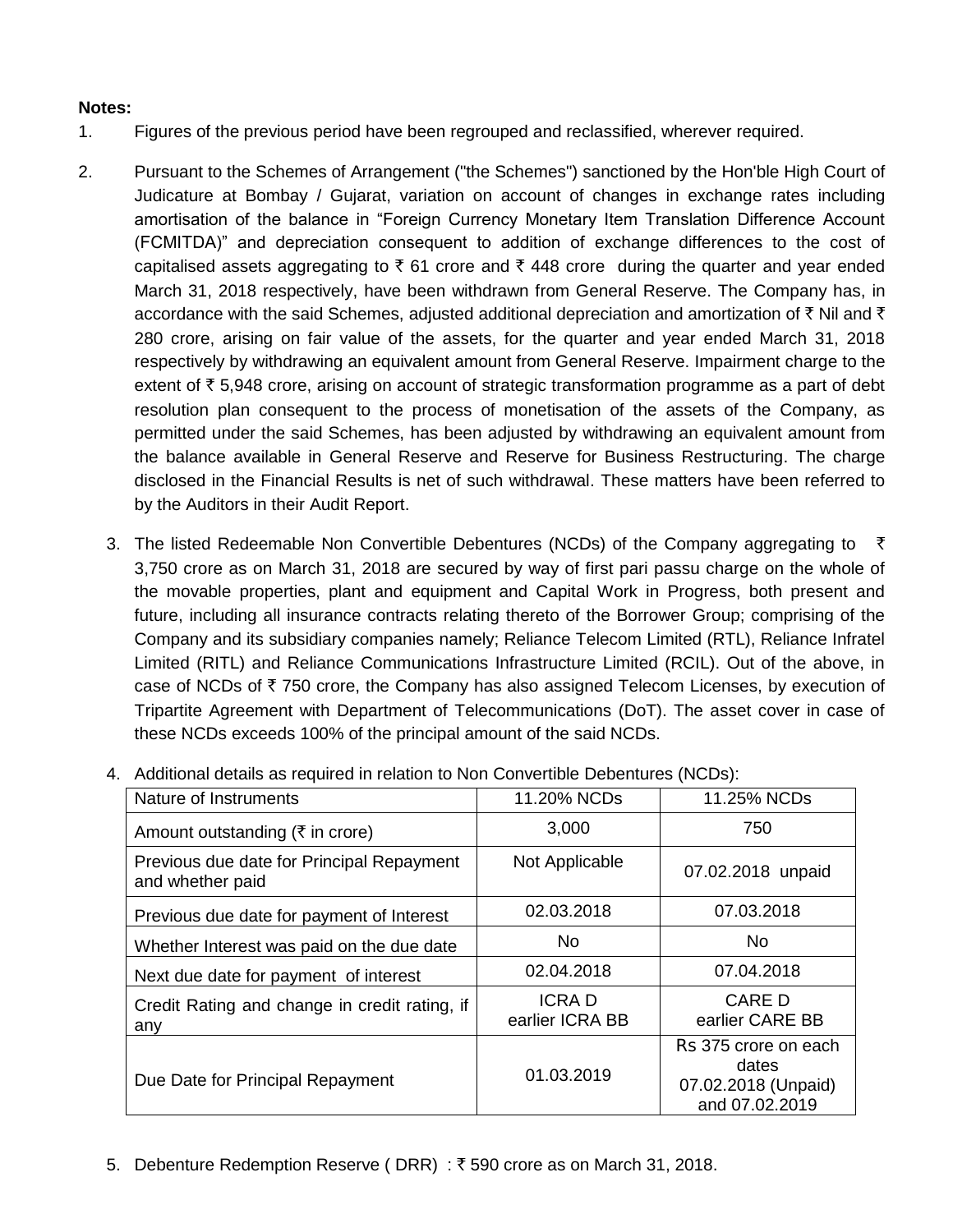- 6. Net Worth :  $\bar{\tau}$  7,919 crore, as on March 31, 2018 Includes  $\bar{\tau}$  5,538 crore created pursuant to the Scheme of Amalgamation approved by High courts which shall for all regulatory purposes be considered to be part of owned funds of the Company.
- 7. The Company was engaged with Joint Lenders' Forum (JLF), constituted on June 2, 2017 and under standstill period till December 2017 pursuant to the strategic Debt Restructuring Scheme (SDR Scheme) of Reserve Bank of India (RBI). Consequent to circular of  $12<sup>th</sup>$  February, 2018 of RBI, the Company continued to work closely with the Lenders to finalise an overall debt resolution plan. Pursuant to strategic transformation programme, as a part of debt resolution plan of the Company under consideration, inter alia of the Lenders, the Company and its subsidiaries; Reliance Telecom Limited (RTL) and Reliance Infratel Limited (RITL), with the permission of and on the basis of suggestions of the Lenders, had for monetization of some specified Assets, entered into definitive binding agreements with Reliance Jio Infocomm Limited (RJio) on December 28, 2017 for sale of Wireless Spectrum, Towers, Fiber and Media Convergence Nodes (MCNs). Further, the Company has also entered into a definitive binding agreement with Pantel Technologies Private Limited and Veecon Media and Television Limited for sale of its subsidiary company having DTH Business. The Company and its said subsidiaries expected to close these transactions in a phased manner. In the meanwhile, Hon'ble National Company Law Tribunal (NCLT), Mumbai has, overruling the objections of the Company as also its lenders represented by State Bank of India, the lead member, vide its order dated May 15, 2018 admitted applications filed by an operational creditor for its claims against the Company and its subsidiaries; RTL and RITL and thereby admitted the companies to debt resolution process under the Insolvency and Bankruptcy Code, 2016 (IBC). As a consequence, Interim Resolution Professionals (IRPs) were appointed vide NCLT's order dated May 18, 2018. The Company along with the support of the lenders filed an appeal with Hon'ble National Company Law Appellate Tribunal (NCLAT) challenging the order of NCLT admitting the Company to IBC proceedings. The Hon'ble NCLAT, vide its order dated May 30, 2018, stayed the order passed by NCLT and consequently, the Board stands reinstated. Further, Minority Shareholders holding 4.26% stake in RITL had accused the management of RITL of "Oppression of minority shareholders and mismanagement" and filed a petition in NCLT. Based on an amendment to the Petition, the NCLT stayed RITL's proposed asset sale (Tower and Fibre). The parties have subsequently settled the dispute and the restriction on sale stands vacated pursuant to order admitting RITL to the IBC proceeding is vacated. The Company is confident that a suitable debt resolution plan would be formulated along with its lenders as per the strategic transformation programme. Considering these developments, the financial results continue to be prepared on going concern basis. This matter has been referred to by the Auditors in their Audit Report.
- 8. The aforesaid assets along with liabilities have been classified as assets held for sale and disclosed separately as discontinued operations in line with Ind AS 105 "Non-current Assets Held for Sale and Discontinued Operations". Assets held for sale are recorded at lower of carrying amount and fair value less cost as per Ind AS 105 and  $\bar{\tau}$  6,955 crore has been accounted as impairment.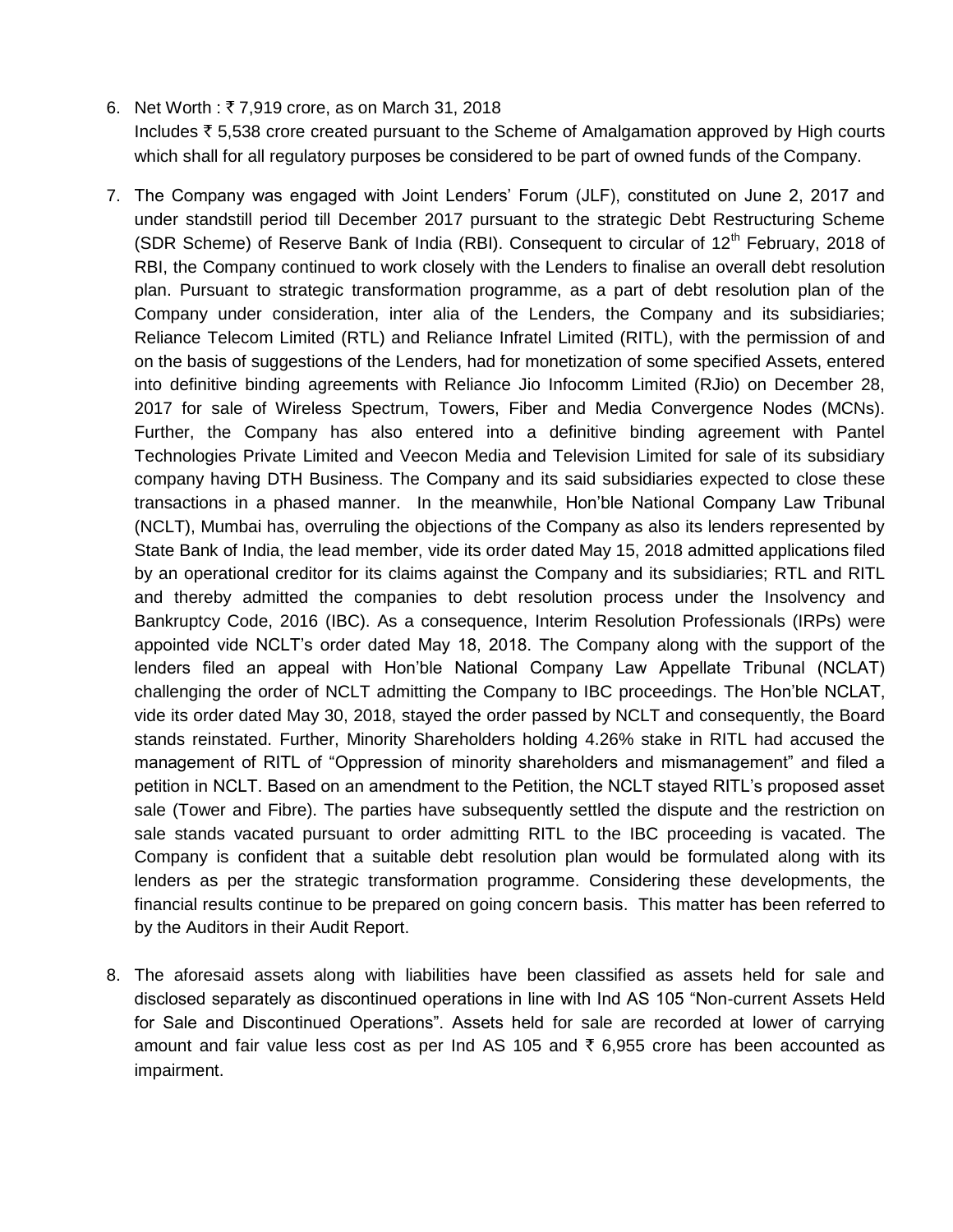The financial result of discontinued operations is as under:

|                           |                      |                  |                |            | , , ,, <del>,</del> , ,, ,, , |  |
|---------------------------|----------------------|------------------|----------------|------------|-------------------------------|--|
|                           | <b>Quarter ended</b> |                  |                | Year ended |                               |  |
| <b>Particulars</b>        | 31-Mar-18            | 31-Dec-17        | 31-Mar-17      | 31-Mar-18  | 31-Mar-17                     |  |
|                           | <b>Audited</b>       | <b>Unaudited</b> | <b>Audited</b> |            | <b>Audited</b>                |  |
| Total Income              | 29                   | 237              | 1,166          | 2,045      | 5,617                         |  |
| Profit/ (Loss) before tax | (6,251)              | (192)            | (942)          | (9,933)    | (3,986)                       |  |
| Profit/ (Loss) after tax  | (6, 831)             | (192)            | (127)          | (9,933)    | (2,021)                       |  |

- 9. Considering all factors including admitting the companies to debt resolution process under the IBC the Company, with a view to reflecting fairly the position for the purpose of presentation in respect of the Company's obligation for interest and without implying in any way that the terms of lending by the banks and other lenders are altered, has not provided interest of  $\bar{\tau}$  829 crore during the quarter under review and  $\bar{\tau}$  811 crore for the previous quarter and reversed interest of  $\bar{\tau}$  1,415 crore provided during the earlier quarters of the year. Had the Company provided Interest, the Loss would have been higher by  $\bar{x}$  829 crore and  $\bar{x}$ 3,055 crore for the quarter and year ended March 31, 2018 respectively. The Auditors have drawn qualification in this regards in their Audit Report.
- 10. Disclosure as per Ind AS 108 "Operating Segments" is reported in Consolidated Financial Results of the Company. Therefore, the same has not been separately disclosed in line with the provisions of Ind AS.
- 11. Formula used for the computation of ratios:
	- i ) Debt Equity Ratio = Debt/ Equity;
	- ii ) Debt Service Coverage Ratio (DSCR) = Earnings before depreciation, Impairment, interest and tax/ (Interest + Principal repayment);
	- iii) Interest Service Coverage Ratio (ISCR) = Earnings before depreciation, Impairment, interest and tax/ (Interest expense).
- 12. Figures for the quarter ended March 31, 2018 and March 31, 2017 are balancing figures between the audited figures in respect of the full financial year and published year to date figures upto the third quarter of the relevant financial years.
- 13. It is hereby declared that the Auditors have issued audit reports with qualification on the annual audited financial result for the year ended March 31, 2018. Impact of the qualification is given in Annexure 1.
- 14. After review by the Audit Committee, the Board of Directors of the Company has approved the above results at their meeting held on May 30, 2018.

## **For Reliance Communications Limited**

 $(\bar{\tau}$  in Crore)

**Anil D. Ambani Chairman**

Place : Mumbai Date : May 30, 2018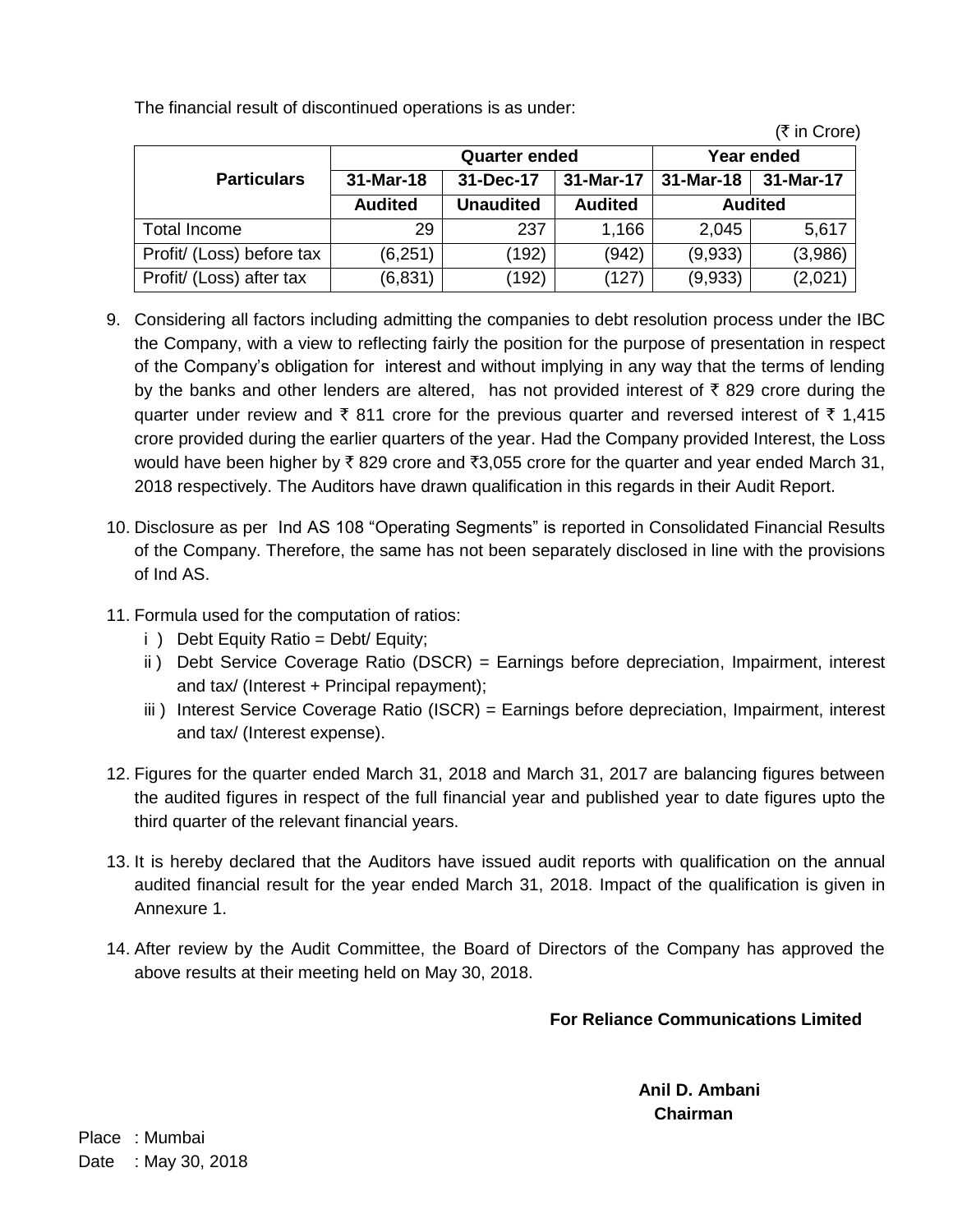|                                                                                                           |                | <b>ANNEXURE I</b>                                                                       |                          |                                            |  |
|-----------------------------------------------------------------------------------------------------------|----------------|-----------------------------------------------------------------------------------------|--------------------------|--------------------------------------------|--|
| Statement on Impact of Audit Qualifications (for audit report with modified opinion) submitted along-with |                |                                                                                         |                          |                                            |  |
|                                                                                                           |                | Annual Audited Financial Results - Standalone)                                          |                          |                                            |  |
|                                                                                                           |                | Statement on Impact of Audit Qualifications for the Financial Year ended March 31, 2018 |                          |                                            |  |
|                                                                                                           |                | [See Regulation 33 / 52 of the SEBI (LODR) (Amendment) Regulations, 2016]               |                          |                                            |  |
|                                                                                                           | Sr.            | <b>Particulars</b><br><b>Audited Figures</b><br><b>Audited Figures</b>                  |                          |                                            |  |
|                                                                                                           | No.            |                                                                                         | (as reported             | (audited figures                           |  |
|                                                                                                           |                |                                                                                         | before adjusting         | after adjusting for                        |  |
|                                                                                                           |                |                                                                                         | for qualifications)      | qualifications)                            |  |
|                                                                                                           |                |                                                                                         |                          | Rs. in crore                               |  |
|                                                                                                           | 1              | Turnover / Total income                                                                 | 2,231                    | 2,231                                      |  |
|                                                                                                           | $\overline{2}$ | <b>Total Expenditure</b>                                                                | 2,167                    | 2,167                                      |  |
|                                                                                                           | 3              | Net Profit/(Loss)                                                                       | 63                       | 63                                         |  |
|                                                                                                           | 4              | Net Profit / (Loss) from Discontinued                                                   | (9,933)                  | (12,988)                                   |  |
|                                                                                                           |                | Operations                                                                              |                          |                                            |  |
|                                                                                                           | 5              | Earnings Per Share (Rs.)                                                                | (38.22)                  | (50.04)                                    |  |
|                                                                                                           | 6              | <b>Total Assets</b>                                                                     | 55,949                   | 55,949                                     |  |
|                                                                                                           | $\overline{7}$ | <b>Total Liabilities</b>                                                                | 46,633                   | 49,688                                     |  |
|                                                                                                           | 8              | Net worth                                                                               | 9,316                    | 6,261                                      |  |
|                                                                                                           | 9              | Any other financial item(s) (as felt appropriate                                        |                          |                                            |  |
|                                                                                                           |                | by the management)                                                                      |                          |                                            |  |
| $\mathbf{II}$                                                                                             | separately):   | Audit Qualification (each audit qualification                                           |                          |                                            |  |
|                                                                                                           | a.             | Details of Audit Qualification:                                                         | Not Providing Interest   |                                            |  |
|                                                                                                           | b.             | Type of Audit Qualification: Qualified Opinion                                          | <b>Qualified Opinion</b> |                                            |  |
|                                                                                                           |                | / Disclaimer of Opinion / Adverse Opinion                                               |                          |                                            |  |
|                                                                                                           | c.             | Frequency of qualification: Whether appeared                                            |                          | <b>First Time</b>                          |  |
|                                                                                                           |                | first time / repetitive / since how long                                                |                          |                                            |  |
|                                                                                                           |                | continuing                                                                              |                          |                                            |  |
|                                                                                                           | d.             | For Audit Qualification(s) where the impact is                                          |                          | Impact is likely to be nil, if request for |  |
|                                                                                                           |                | quantified by the auditor, Management's                                                 |                          | waiver is accepted by Lenders              |  |
|                                                                                                           |                | Views:                                                                                  |                          |                                            |  |
|                                                                                                           | е.             | For Audit Qualification(s) where the impact is                                          | Not Applicable           |                                            |  |
|                                                                                                           |                | not quantified by the auditor:                                                          |                          |                                            |  |
|                                                                                                           |                | (i) Management's estimation on the impact of                                            |                          |                                            |  |
|                                                                                                           |                | audit qualification:                                                                    |                          |                                            |  |